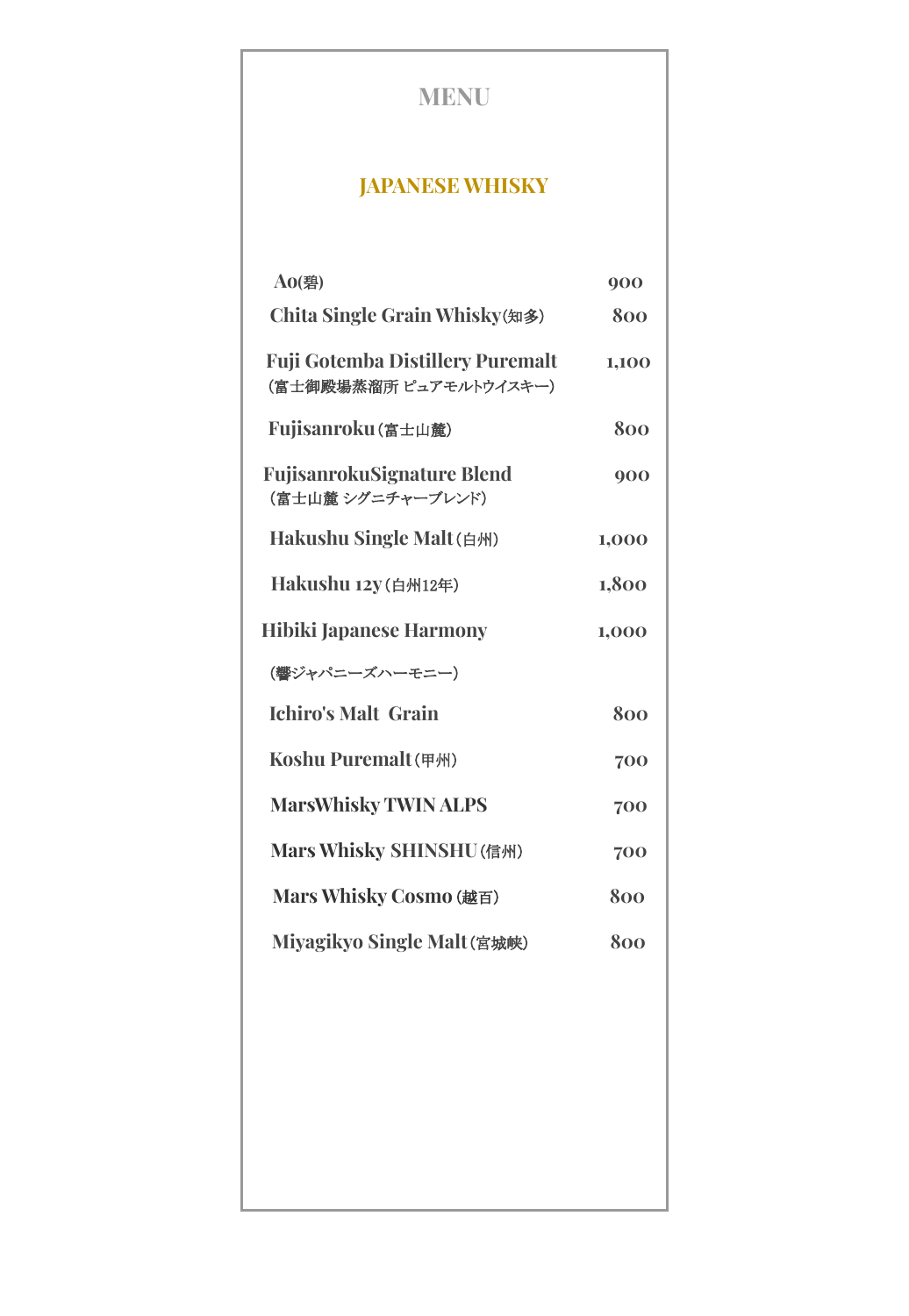| <b>MENU</b>                                     |       |
|-------------------------------------------------|-------|
| <b>JAPANESE WHISKY</b>                          |       |
| <b>NIKKA ALL MALT</b>                           | 800   |
| <b>NIKKA FRIM THE BARELL</b>                    | 1,000 |
| <b>NIKKA Cafe Grain</b>                         | 900   |
| <b>NIKKA Cafe Malt</b>                          | 900   |
| <b>ROBERT BROWN</b>                             | 700   |
| <b>SAPPORO WHISKY</b>                           | 700   |
| <b>SPECIAL RESERVE</b>                          | 800   |
| Suntory KAKU(角)                                 | 700   |
| <b>Suntory KAKU CLEAR&amp;SMOOTH</b><br>サントリー白角 | 800   |
| <b>Suntory ROYAL BLEND</b>                      | 800   |
| Taketsuru(竹鶴)                                   | 800   |
| <b>TORYS CLASSIC</b>                            | 700   |
| Yamazaki Single Malt(山崎)                        | 1,400 |
| Yamazaki 12y (山崎12年)                            | 1,700 |
| Yoichi Single Malt(余市)                          | 800   |
|                                                 |       |
|                                                 |       |
|                                                 |       |
|                                                 |       |
|                                                 |       |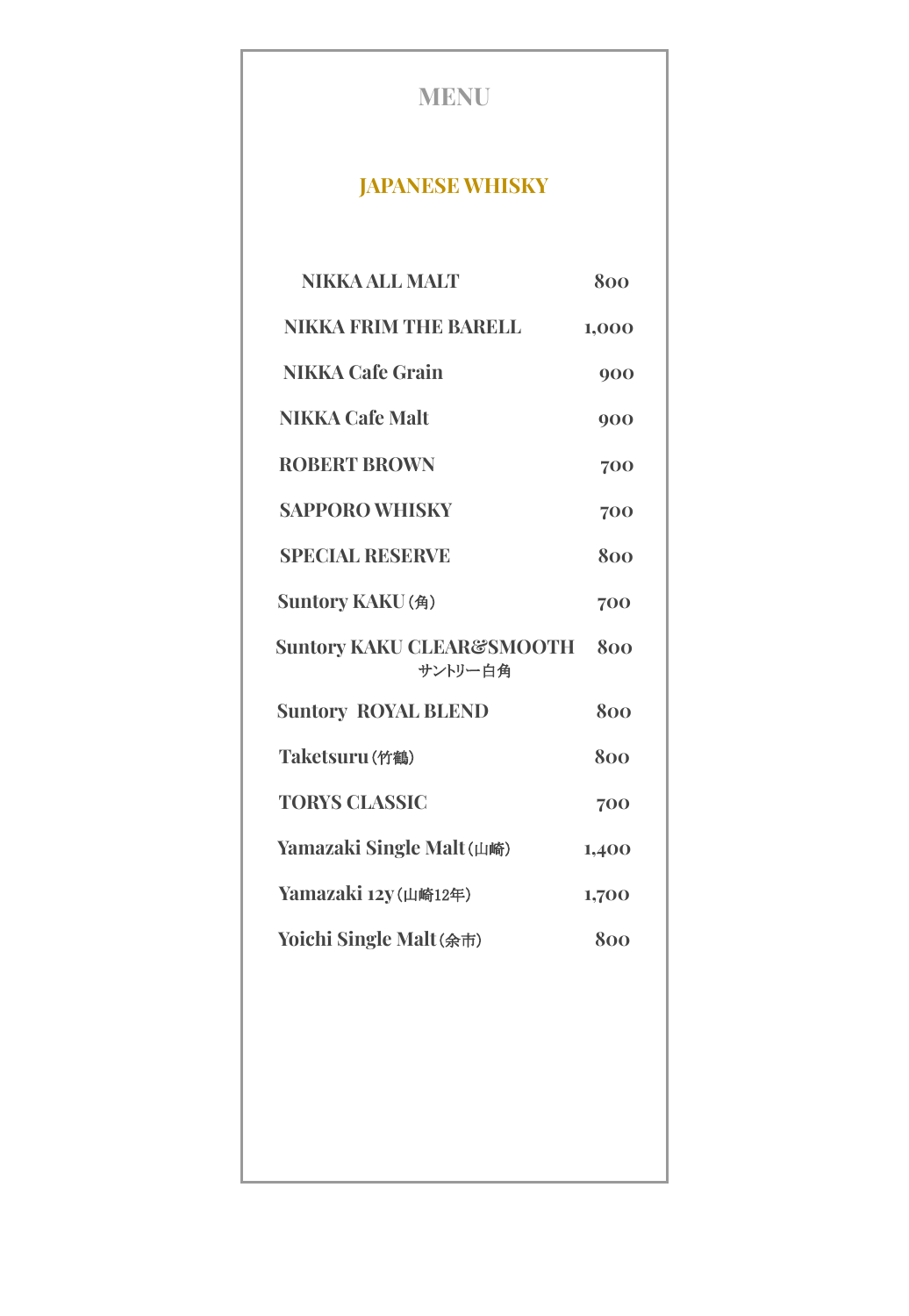## **MENU**

#### **SCOTCH WHISKY**

| <b>ANCIENT CLAN</b>               | 700   |
|-----------------------------------|-------|
| <b>Ballantines Finest</b>         | 700   |
| <b>Ballantinesizy</b>             | 800   |
| <b>Ballantines17y</b>             | 900   |
| <b>Johnnie Walker Red label</b>   | 700   |
| <b>Johnnie Walker Black label</b> | 800   |
| <b>Johnnie Walker Blue label</b>  | 1,100 |
| <b>CHIVASREGAL</b>                | 800   |
| <b>Clan ROYAL</b>                 | 700   |
| <b>Cutty Sark</b>                 | 700   |
| Dewar's12y                        | 800   |
| Long John                         | 700   |
| <b>TEACHER'S</b>                  | 700   |
| <b>WHITE HORSE</b>                | 700   |
| Glenfiddich 12y                   | 800   |
|                                   |       |
| <b>SINGLE MALT</b>                |       |

| <b>Bowmore 12y</b>   | 800 |
|----------------------|-----|
| <b>LAPHROAIG 10y</b> | 800 |